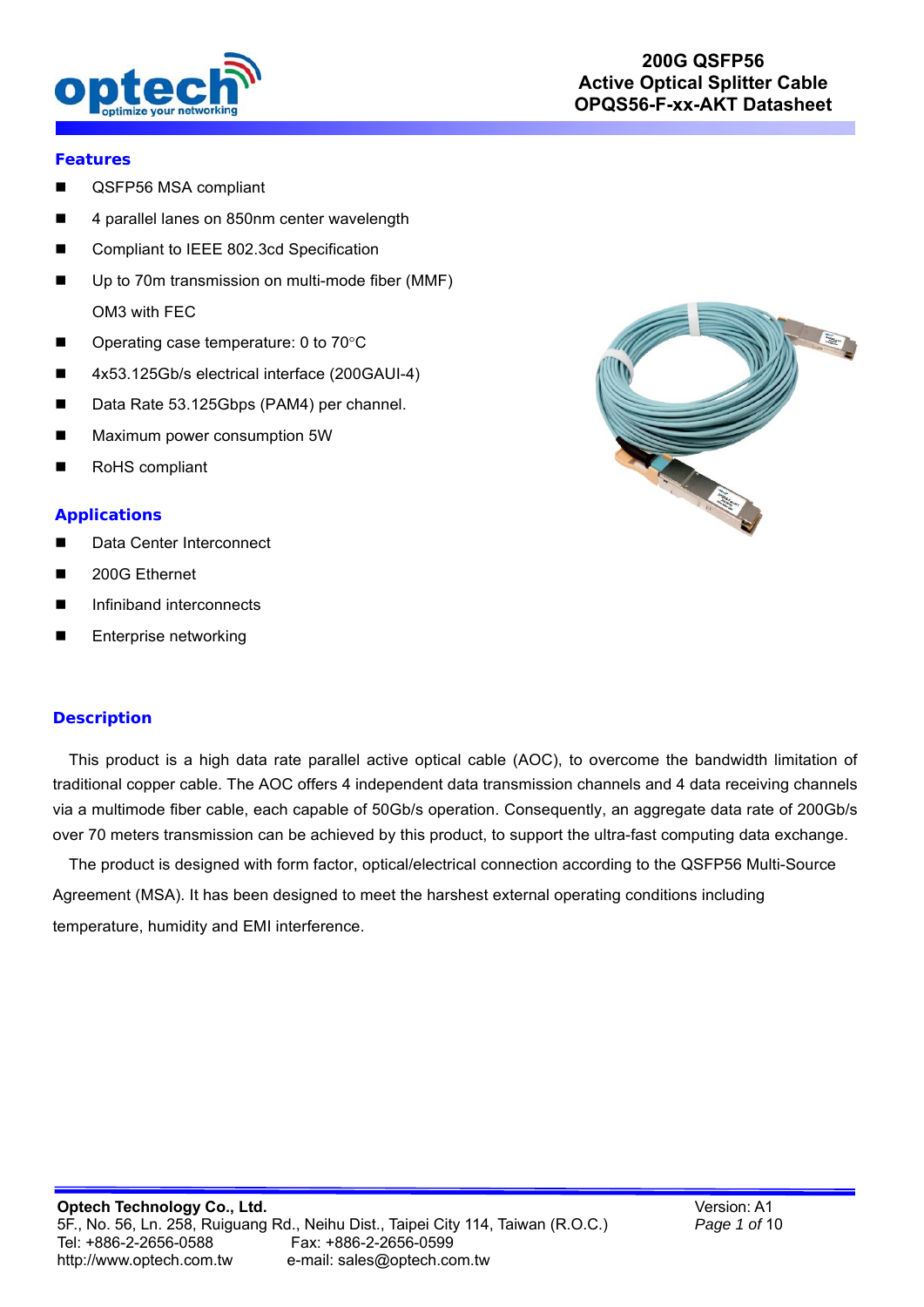

## **Functional Description**

This product converts the parallel electrical input signals into parallel optical signals (light), by a driven Vertical Cavity Surface Emitting Laser (VCSEL) array. The light propagates through multimode fibers inside the fiber cable individually and is captured by the photo diode array. The optical signals are converted into parallel electrical signals and outputted. Consequently, each terminal of the cable has 8 ports, 4 for data transmission and 4 for data receiving, to provide totally 200Gb/s data exchange. Figure 1 shows the functional block diagram of the parallel AOC.

A single +3.3V power supply is required to power up this product. Both power supply pins VccTx and VccRx are internally connected and should be applied concurrently. As per MSA specifications the module offers 7 low speed hardware control pins (including the 2-wire serial interface): ModSelL, SCL, SDA, ResetL, LPMode, ModPrsL and IntL.

Module Select (ModSelL) is an input pin. When held low by the host, this product responds to 2-wire serial communication commands. The ModSelL allows the use of this product on a single 2-wire interface bus – individual ModSelL lines must be used. Serial Clock (SCL) and Serial Data (SDA) are required for the 2-wire serial bus communication interface and enable the host to access the memory map.

The ResetL pin enables a complete reset, returning the settings to their default state, when a low level on the ResetL pin is held for longer than the minimum pulse length. During the execution of a reset the host shall disregard all status bits until it indicates a completion of the reset interrupt. The product indicates this by posting an IntL (Interrupt) signal with the Data\_Not\_Ready bit negated in the memory map. Note that on power up (including hot insertion) the module should post this completion of reset interrupt without requiring a reset.

Initialize Mode (InitMode) is an input signal. It is pulled up to Vcc in the QSFP56 module. The InitMode signal allows the host to define whether the QSFP56 module will initialize under host software control (InitMode asserted High) or module hardware control (InitMode deasserted Low). Under host software control, the module shall remain in Low Power Mode until software enables the transition to High Power Mode, as defined in the QSFP56 Management Interface Specification. Under hardware control (InitMode de-asserted Low), the module may immediately transition to High Power Mode after the management interface is initialized. The host shall not change the state of this signal while the module is present. In legacy QSFP applications, this signal is named LPMode. See SFF-8679 for LPMode signal description.

Module Present (ModPrsL) is a signal local to the host board which, in the absence of a product, is normally pulled up to the host Vcc. When the product is inserted into the connector, it completes the path to ground through a resistor on the host board and asserts the signal. ModPrsL then indicates its present by setting ModPrsL to a "Low" state.

Interrupt (IntL) is an output pin. "Low" indicates a possible operational fault or a status critical to the host system. The host identifies the source of the interrupt using the 2-wire serial interface. The IntL pin is an open collector output and must be pulled to the Host Vcc voltage on the Host board.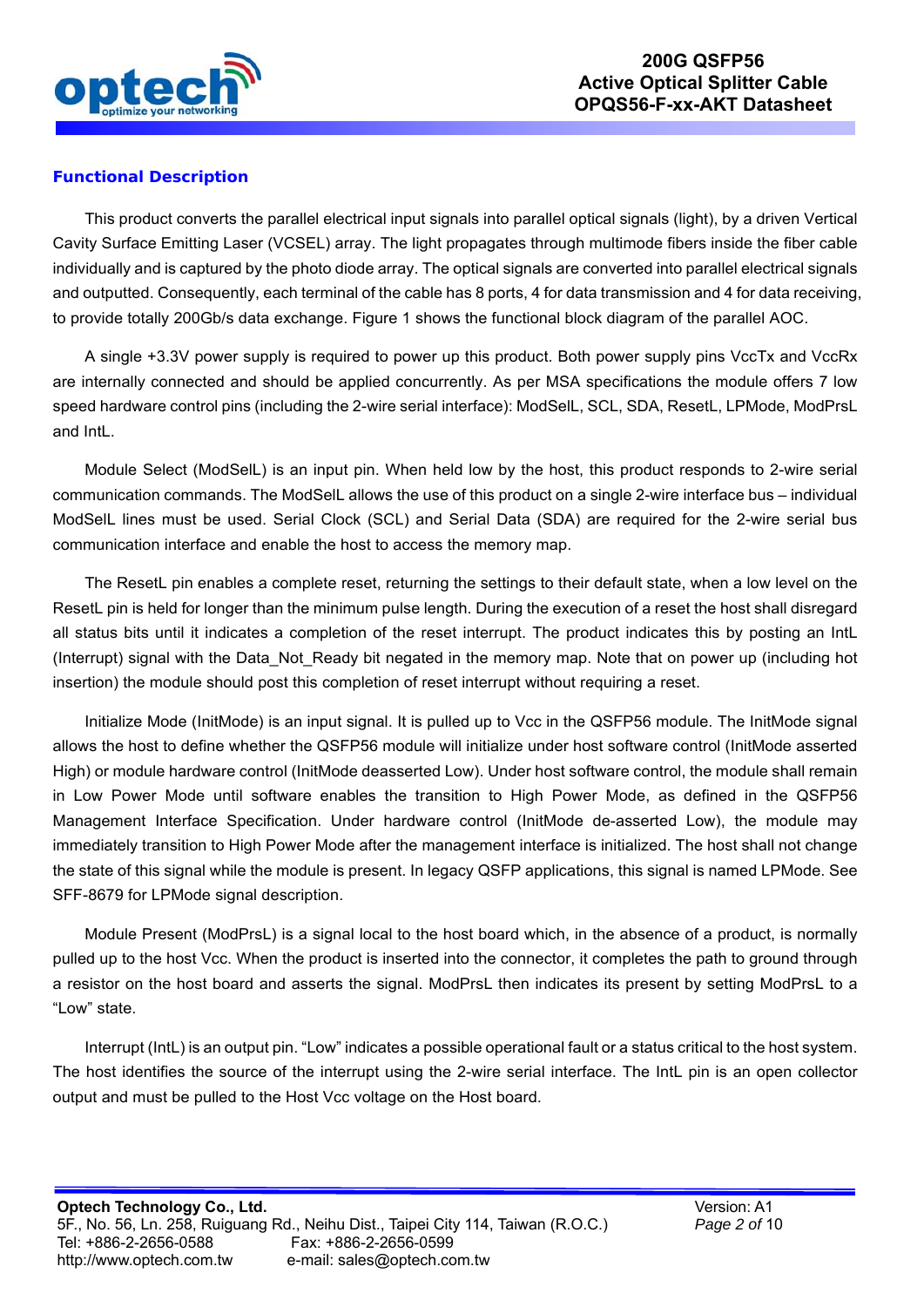

## **Block Diagram**



### **Absolute Maximum Ratings**

| <b>Parameter</b>                     | <b>Symbol</b> | Min.   | <b>Max</b> | <b>Unit</b> |
|--------------------------------------|---------------|--------|------------|-------------|
| Storage Temperature                  | Τs            | -40    | 85         | °C          |
| <b>Operating Case Temperature</b>    | Top           |        | 70         | °C          |
| Power Supply Voltage                 | Vcc           | $-0.5$ | 3.6        |             |
| Relative Humidity (non-condensation) | RΗ            |        | 85         | $\%$        |

## **Recommended Operating Conditions**

| <b>Parameter</b>                  | <b>Symbol</b> | Min.   | Typ.    | <b>Max</b>    | <b>Unit</b> | <b>Note</b> |
|-----------------------------------|---------------|--------|---------|---------------|-------------|-------------|
| <b>Operating Case Temperature</b> | $T_{OP}$      | 0      |         | 70            | °C          |             |
| Power Supply Voltage              | $V_{CC}$      | 3.135  | 3.3     | 3.465         | V           |             |
| Data Rate, each Lane              |               |        | 26.5625 |               | GBd         | PAM4        |
| Data Rate Accuracy                |               | $-100$ |         | 100           | ppm         |             |
| Pre-FEC Bit Error Ratio           |               |        |         | $2.4x10^{-4}$ |             |             |
| Post-FEC Bit Error Ratio          |               |        |         | $1x10^{-12}$  |             |             |
| Link Distance with OM3            | D             | 0.5    |         | 70            | m           | 2           |

#### **Notes:**

1. FEC provided by host system.

2. FEC required on host system to support maximum distance.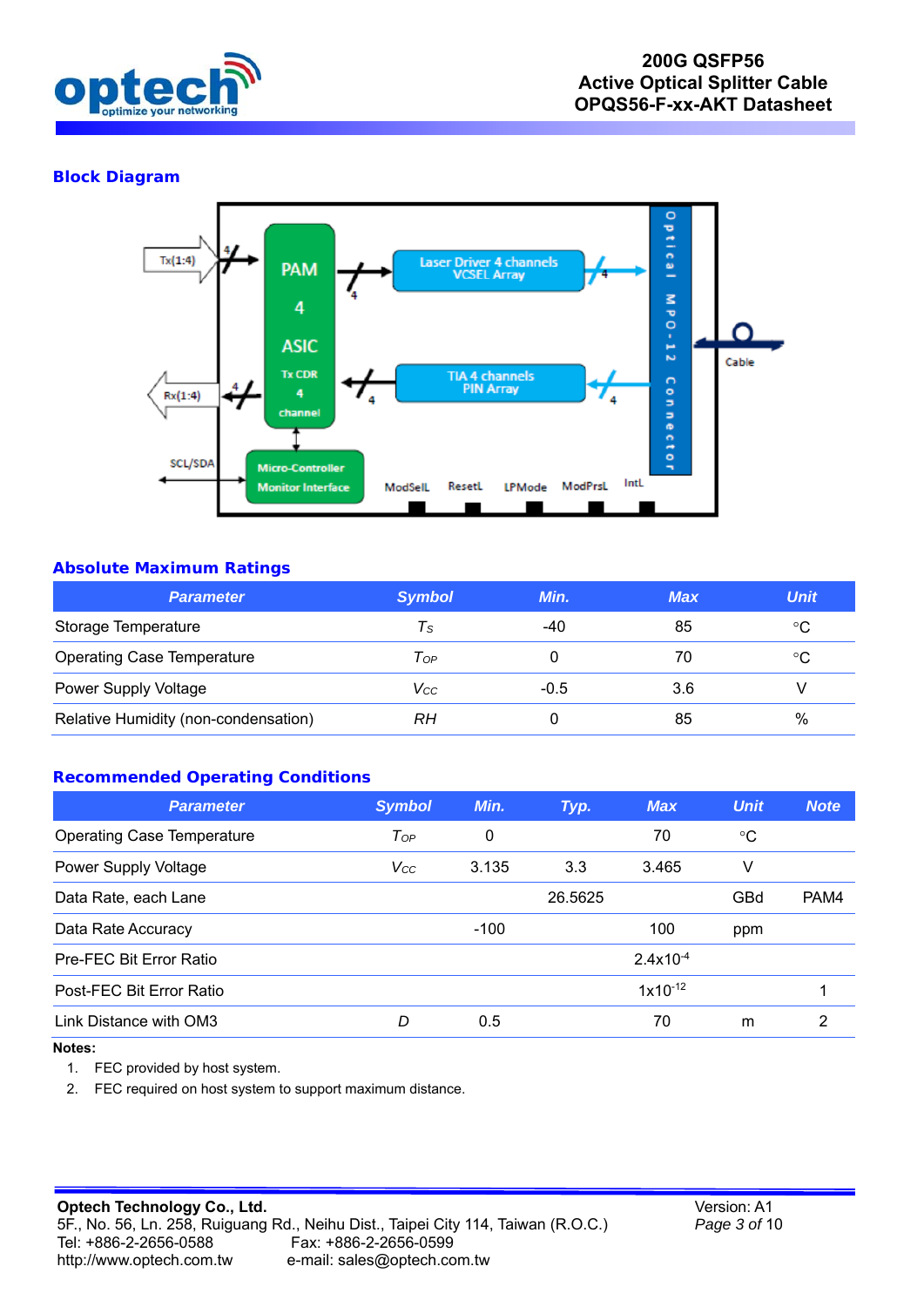

# **Digital Diagnostic Functions**

| <b>Symbol</b> | <b>Min</b> | <b>Max</b> | <b>Unit</b> | <b>Note</b>                         |
|---------------|------------|------------|-------------|-------------------------------------|
| DMI_Temp      | -3         | 3          | °C          | Over operating<br>temperature range |
| DMI VCC       | $-0.1$     | 0.1        | V           | Over full operating<br>range        |
| DMI RX Ch     | $-2$       | 2          | dΒ          |                                     |
| DMI Ibias Ch  | $-10%$     | 10%        | mA          |                                     |
| DMI TX Ch     | -2         | 2          | dΒ          |                                     |
|               |            |            |             |                                     |

#### **Notes:**

1. Due to measurement accuracy of different fibers, there could be an additional +/-1 dB fluctuation, or a +/- 3 dB total accuracy.

### **Electrical Characteristics**

| <b>Parameter</b>         | <b>Symbol</b> | <b>Min</b> | <b>Typical</b> | <b>Max</b> | <b>Unit</b> | <b>Note</b> |
|--------------------------|---------------|------------|----------------|------------|-------------|-------------|
| <b>Power Consumption</b> |               |            |                |            | W           |             |
| Supply Current           | ICC           |            |                | 1.52       |             |             |

### **Transmitter Electrical Characteristics (each lane)**

| <b>Parameter</b>                                        | <b>Symbol</b>    | <b>Min</b>                          | <b>Typical</b> | <b>Max</b> | <b>Unit</b> | <b>Note</b> |
|---------------------------------------------------------|------------------|-------------------------------------|----------------|------------|-------------|-------------|
| Signaling Rate, each Lane                               | TP <sub>1</sub>  | $26.5625 \pm 100$ ppm               |                |            | GBd         |             |
| Differential pk-pk Input Voltage<br>Tolerance           | TP <sub>1a</sub> | 900                                 |                |            | mVpp        |             |
| Differential Termination Mismatch                       | TP <sub>1</sub>  |                                     |                | 10         | $\%$        |             |
| Differential Input Return Loss                          | TP <sub>1</sub>  | IEEE 802.3-2015<br>Equation (83E-5) |                |            | dB          |             |
| Differential to Common Mode Input<br><b>Return Loss</b> | TP <sub>1</sub>  | IEEE 802.3-2015<br>Equation (83E-6) |                |            | dB          |             |
| Module Stressed Input Test                              | TP1a             | See IEEE 802.3bs 120E.3.4.1         |                |            |             | 2           |
| Single-ended Voltage Tolerance<br>Range (Min)           | TP1a             | $-0.4$ to 3.3                       |                |            | V           |             |
| DC Common Mode Input Voltage                            | TP <sub>1</sub>  | $-350$                              |                | 2850       | mV          | 3           |

#### **Notes:**

1. With the exception to IEEE 802.3bs 120E.3.1.2 that the pattern is PRBS31Q or scrambled idle.

2. Meets BER specified in IEEE 802.3bs 120E.1.1.

3. DC common mode voltage generated by the host. Specification includes effects of ground offset voltage.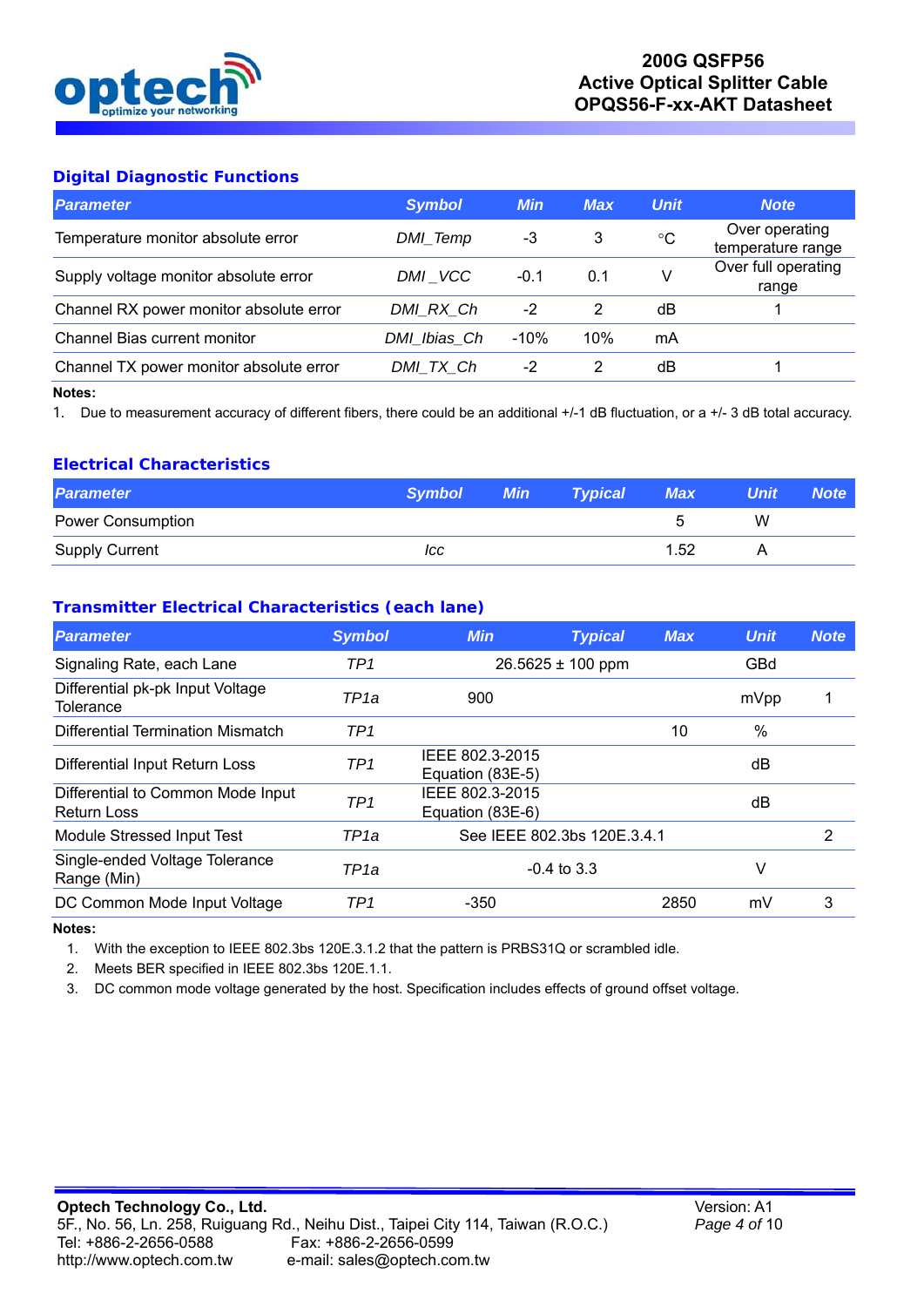

# **200G QSFP56 Active Optical Splitter Cable OPQS56-F-xx-AKT Datasheet**

I,

# **Transmitter Optical Characteristics (each lane)**

| <b>Parameter</b>                                                    | <b>Symbol</b> | <b>Min</b>                                | <b>Typical</b>        | <b>Max</b> | <b>Unit</b> | <b>Note</b> |
|---------------------------------------------------------------------|---------------|-------------------------------------------|-----------------------|------------|-------------|-------------|
| Signaling Rate, each lane                                           | TP4           |                                           | $26.5625 \pm 100$ ppm |            | GBd         |             |
| Differential Peak-to-Peak Output Voltage                            | TP4           |                                           |                       | 900        | mVpp        |             |
| Common Mode vOLTAGE                                                 |               | $-350$                                    |                       | 2850       | mV          |             |
| AC Common Mode Output Voltage, RMS                                  | TP4           |                                           |                       | 17.5       | mV          |             |
| Differential Termination Mismatch                                   | TP4           |                                           |                       | 10         | $\%$        |             |
| <b>Differential Output Return Loss</b>                              | TP4           | IEEE 802.3-<br>2015 Equation<br>$(83E-2)$ |                       |            |             |             |
| <b>Common to Differential Mode Conversion</b><br><b>Return Loss</b> | TP4           | IEEE 802.3-<br>2015 Equation<br>$(83E-3)$ |                       |            |             |             |
| Transition Time, 20% to 80%                                         | TP4           | 9.5                                       |                       |            | ps          |             |
| Near-end Eye Symmetry Mask Width<br>(ESMW)                          | TP4           |                                           | 0.265                 |            | UI          |             |
| Near-end Eye Height, Differential                                   | TP4           | 70                                        |                       |            | mV          |             |
| Far-end Eye Symmetry Mask Width<br>(ESMW)                           | TP4           |                                           | 0.2                   |            | UI          |             |
| Far-end Eye Height, Differential                                    | TP4           | 30                                        |                       |            | mV          |             |
| Far-end Pre-cursor ISI Ratio                                        | TP4           | $-4.5$                                    |                       | 2.5        | $\%$        |             |
| Common Mode Output Voltage (Vcm)                                    | TP4           | $-350$                                    |                       | 2850       | mV          | 1           |

# **Notes:**

1. DC common mode voltage generated by the host. Specification includes effects of ground offset voltage.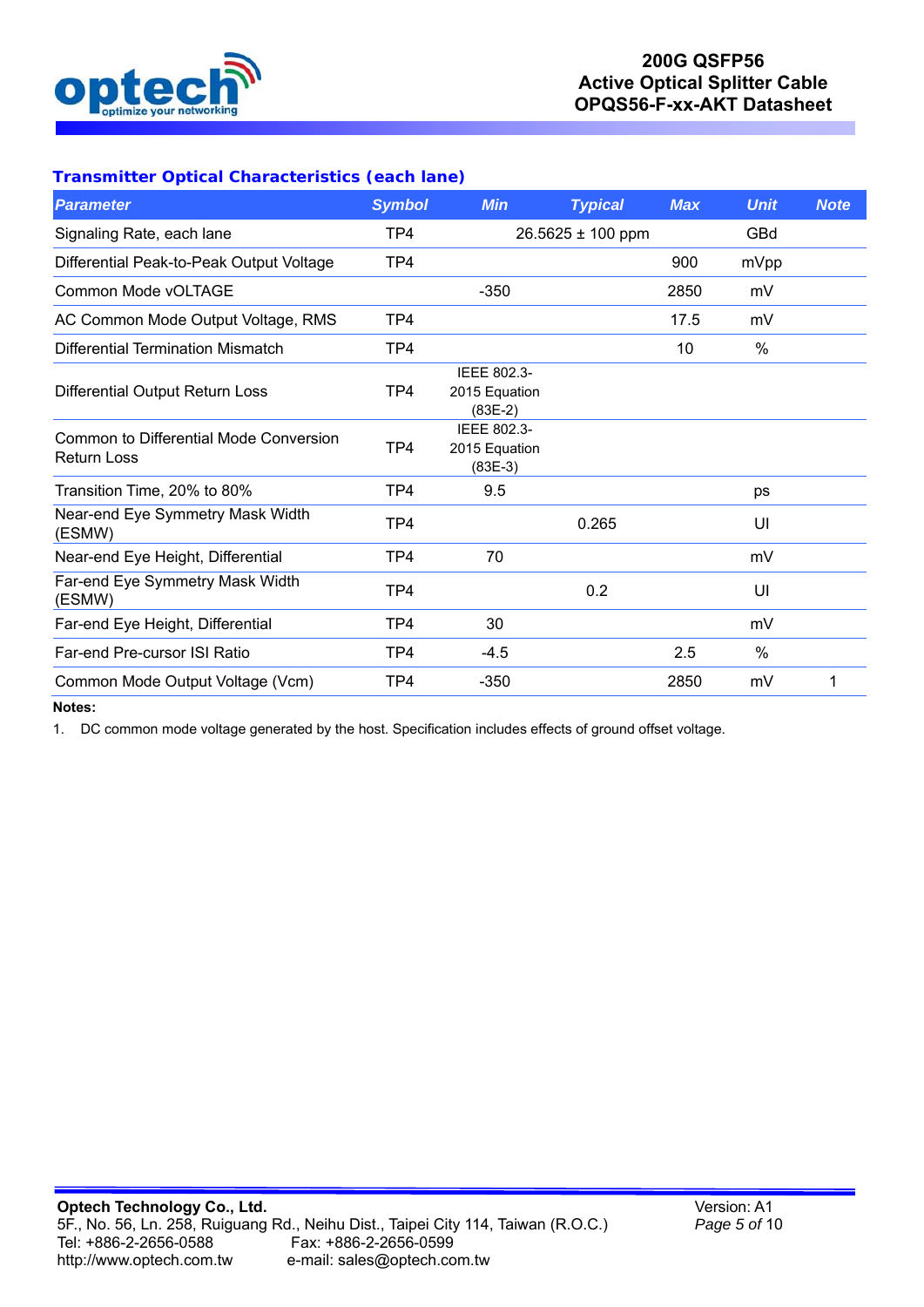

### **Pin Assignment**



**Top Side** Viewed from Top

**Bottom Side** Viewed from Bottom

#### **Pin Description**

| Pin            | Logic      | <b>Symbol</b> | <b>Name/Description</b>                | <b>Note</b>    |
|----------------|------------|---------------|----------------------------------------|----------------|
| 1              |            | <b>GND</b>    | Ground                                 | 1              |
| $\overline{2}$ | CML-I      | Tx2n          | Transmitter Inverted Data Input        |                |
| 3              | CML-I      | Tx2p          | Transmitter Non-Inverted Data output   |                |
| 4              |            | <b>GND</b>    | Ground                                 |                |
| 5              | CML-I      | Tx4n          | <b>Transmitter Inverted Data Input</b> |                |
| 6              | CML-I      | Tx4p          | Transmitter Non-Inverted Data output   |                |
| 7              |            | <b>GND</b>    | Ground                                 | 1              |
| 8              | LVTLL-I    | ModSelL       | Module Select                          |                |
| 9              | LVTLL-I    | ResetL        | <b>Module Reset</b>                    |                |
| 10             |            | <b>VccRx</b>  | +3.3V Power Supply Receiver            | $\overline{2}$ |
| 11             | LVCMOS-I/O | <b>SCL</b>    | 2-Wire Serial Interface Clock          |                |
| 12             | LVCMOS-I/O | <b>SDA</b>    | 2-Wire Serial Interface Data           |                |
| 13             |            | <b>GND</b>    | Ground                                 |                |
| 14             | CML-O      | Rx3p          | Receiver Non-Inverted Data Output      |                |
| 15             | CML-O      | Rx3n          | Receiver Inverted Data Output          |                |
| 16             |            | <b>GND</b>    | Ground                                 | 1              |
| 17             | CML-O      | Rx1p          | Receiver Non-Inverted Data Output      |                |
| 18             | CML-O      | Rx1n          | Receiver Inverted Data Output          |                |

Version: A1 *Page 6 of* 10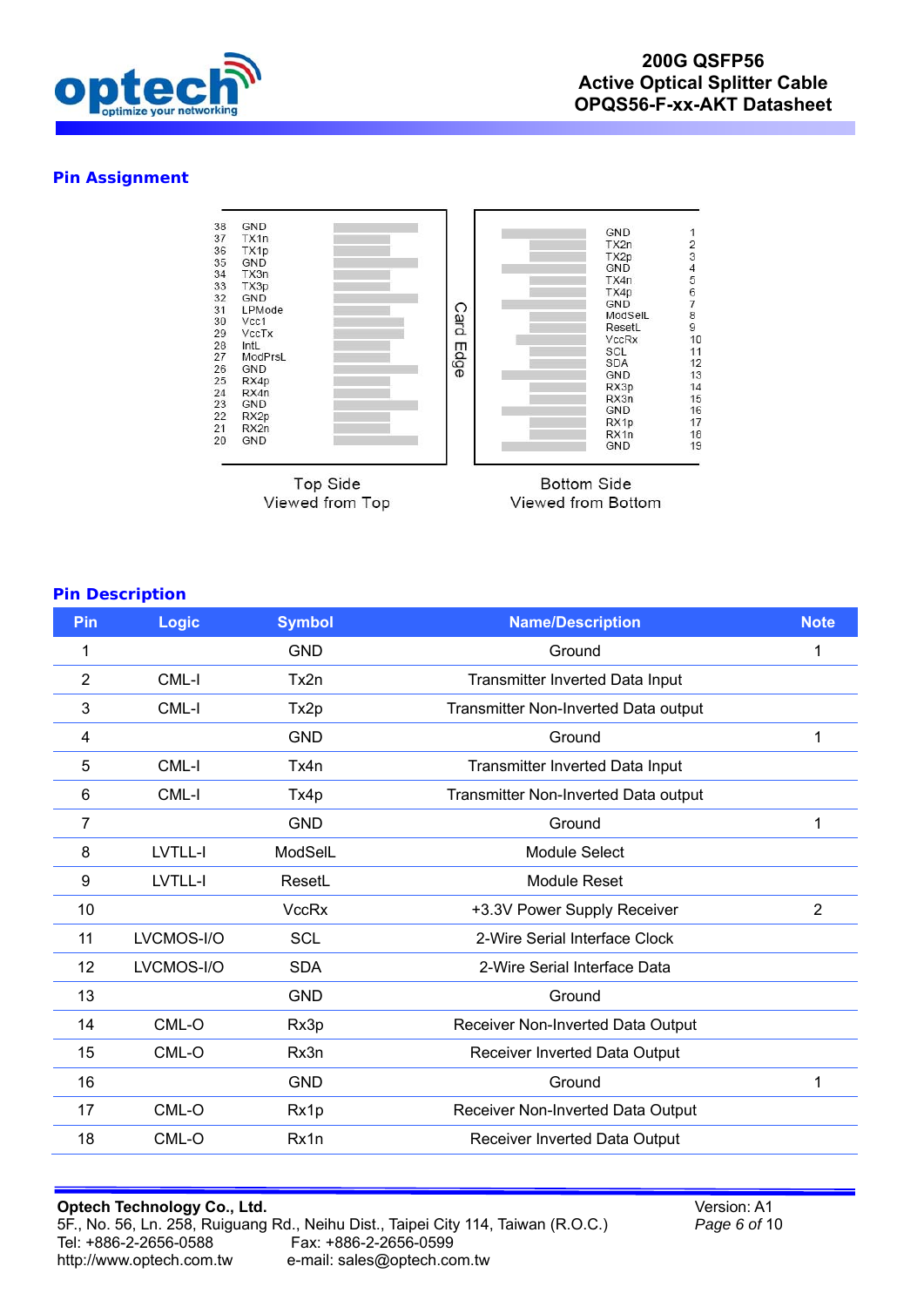

# **200G QSFP56 Active Optical Splitter Cable OPQS56-F-xx-AKT Datasheet**

I,

| Pin | Logic   | <b>Symbol</b>  | <b>Name/Description</b>                 | <b>Note</b>    |
|-----|---------|----------------|-----------------------------------------|----------------|
| 19  |         | <b>GND</b>     | Ground                                  | 1              |
| 20  |         | <b>GND</b>     | Ground                                  | 1              |
| 21  | CML-O   | Rx2n           | Receiver Inverted Data Output           |                |
| 22  | CML-O   | Rx2p           | Receiver Non-Inverted Data Output       |                |
| 23  |         | <b>GND</b>     | Ground                                  | 1              |
| 24  | CML-O   | Rx4n           | Receiver Inverted Data Output           | 1              |
| 25  | CML-O   | Rx4p           | Receiver Non-Inverted Data Output       |                |
| 26  |         | <b>GND</b>     | Ground                                  | 1              |
| 27  | LVTTL-O | <b>ModPrsL</b> | <b>Module Present</b>                   |                |
| 28  | LVTTL-O | IntL           | Interrupt                               |                |
| 29  |         | <b>VccTx</b>   | +3.3 V Power Supply transmitter         | $\overline{2}$ |
| 30  |         | Vcc1           | +3.3 V Power Supply                     | $\overline{2}$ |
| 31  | LVTTL-I | LPMode         | <b>Low Power Mode</b>                   |                |
| 32  |         | <b>GND</b>     | Ground                                  | 1              |
| 33  | CML-I   | Tx3p           | Transmitter Non-Inverted Data Input     |                |
| 34  | CML-I   | Tx3n           | <b>Transmitter Inverted Data Output</b> |                |
| 35  |         | <b>GND</b>     | Ground                                  | 1              |
| 36  | CML-I   | Tx1p           | Transmitter Non-Inverted Data Input     |                |
| 37  | CML-I   | Tx1n           | <b>Transmitter Inverted Data Output</b> |                |
| 38  |         | <b>GND</b>     | Ground                                  | 1              |

#### **Notes:**

1. GND is the symbol for signal and supply (power) common for QSFP56 modules. All are common within the QSFP56 module and all module voltages are referenced to this potential unless otherwise noted. Connect these directly to the host board signal common ground plane.

2. VccRx, Vcc1 and VccTx are the receiving and transmission power suppliers and shall be applied concurrently. Recommended host board power supply filtering is shown in Figure 3 below. Vcc Rx, Vcc1 and Vcc Tx may be internally connected within the QSFP56 transceiver module in any combination. The connector pins are each rated for a maximum current of 1000mA.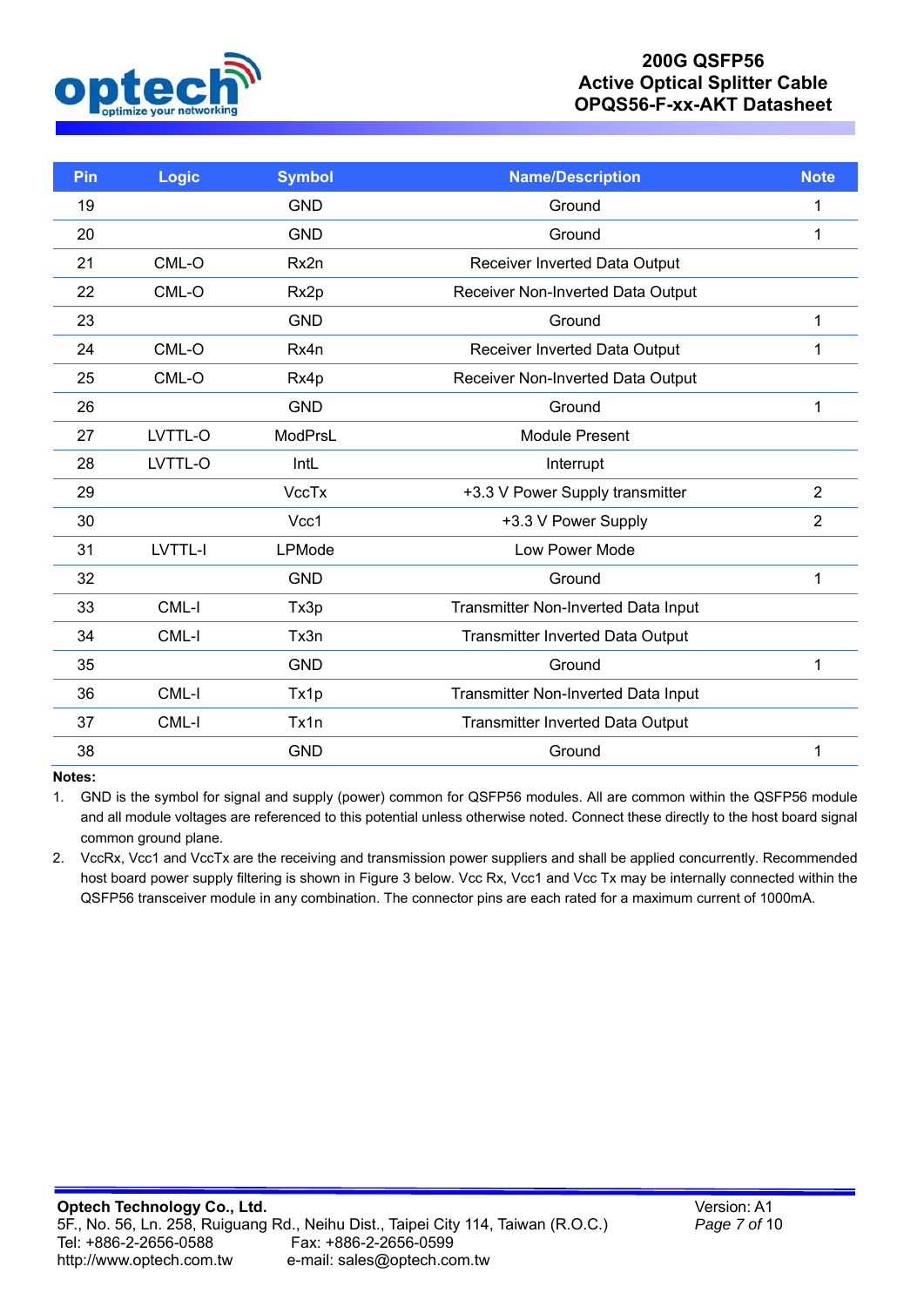

## **Dimensions**

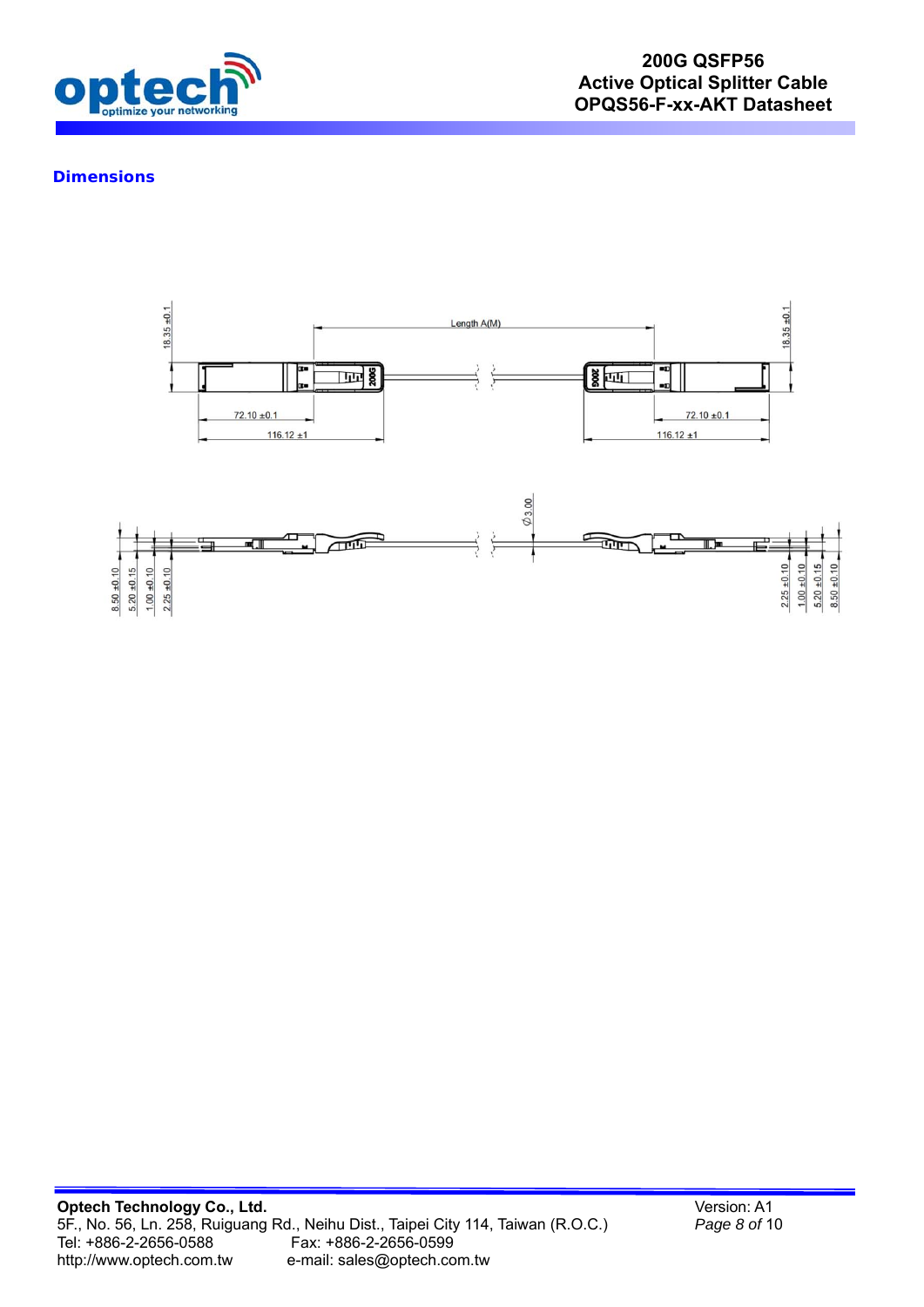

# **Important Notice**